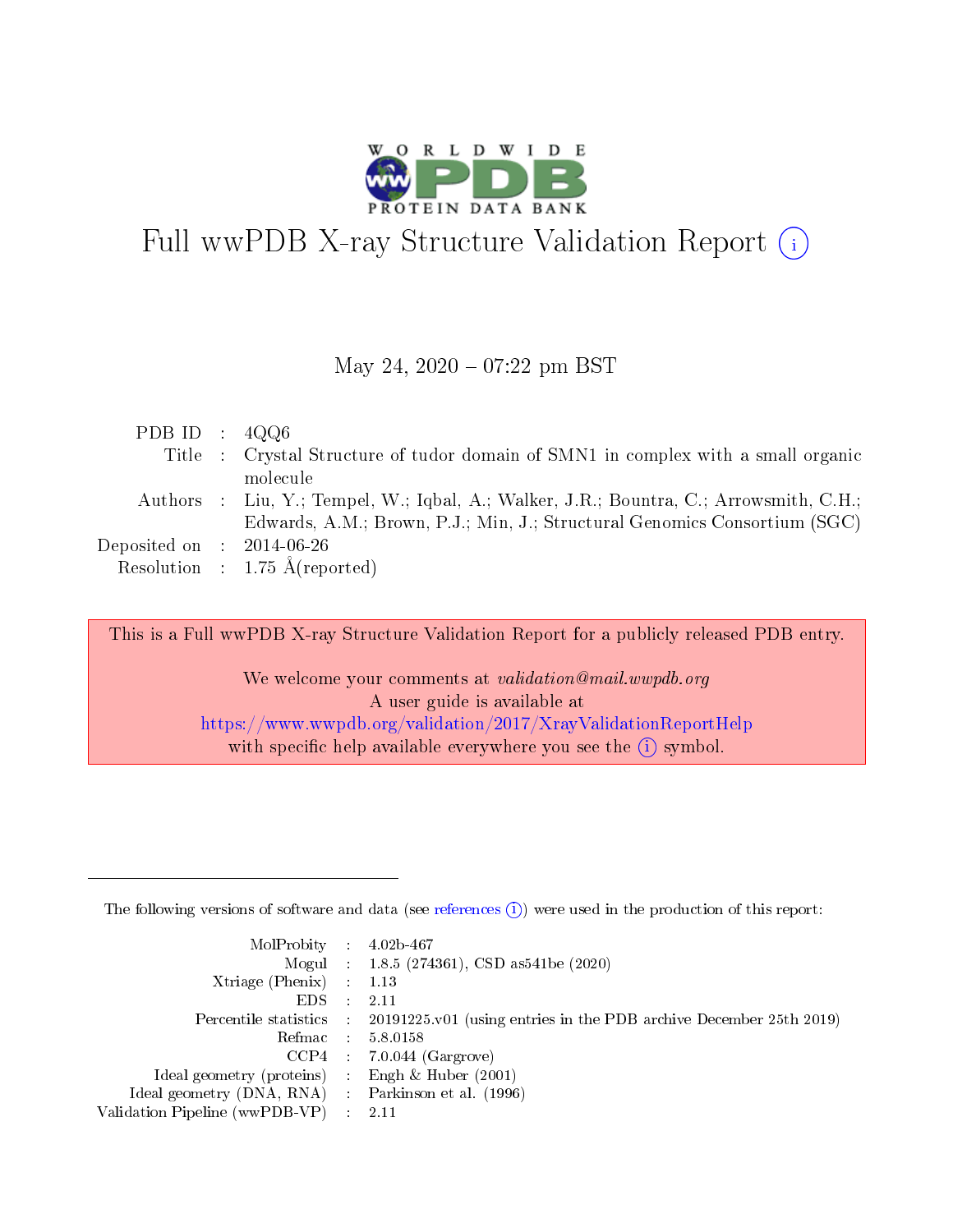# 1 [O](https://www.wwpdb.org/validation/2017/XrayValidationReportHelp#overall_quality)verall quality at a glance  $(i)$

The following experimental techniques were used to determine the structure: X-RAY DIFFRACTION

The reported resolution of this entry is 1.75 Å.

Percentile scores (ranging between 0-100) for global validation metrics of the entry are shown in the following graphic. The table shows the number of entries on which the scores are based.



| Metric                | Whole archive<br>$(\#\text{Entries})$ | Similar resolution<br>(#Entries, resolution range(Å)) |  |  |
|-----------------------|---------------------------------------|-------------------------------------------------------|--|--|
| $R_{free}$            | 130704                                | $2340(1.76-1.76)$                                     |  |  |
| Clashscore            | 141614                                | 2466 (1.76-1.76)                                      |  |  |
| Ramachandran outliers | 138981                                | $2437(1.76-1.76)$                                     |  |  |
| Sidechain outliers    | 138945                                | $2437(1.76-1.76)$                                     |  |  |
| RSRZ outliers         | 127900                                | 2298 (1.76-1.76)                                      |  |  |

The table below summarises the geometric issues observed across the polymeric chains and their fit to the electron density. The red, orange, yellow and green segments on the lower bar indicate the fraction of residues that contain outliers for  $>=3, 2, 1$  and 0 types of geometric quality criteria respectively. A grey segment represents the fraction of residues that are not modelled. The numeric value for each fraction is indicated below the corresponding segment, with a dot representing fractions <=5% The upper red bar (where present) indicates the fraction of residues that have poor fit to the electron density. The numeric value is given above the bar.

| Mol           | nin<br>ا الملكيد | Length | Quality of chain |     |     |  |  |  |  |
|---------------|------------------|--------|------------------|-----|-----|--|--|--|--|
| <u>. на п</u> | . .              | 67     | 75%              | 12% | 13% |  |  |  |  |

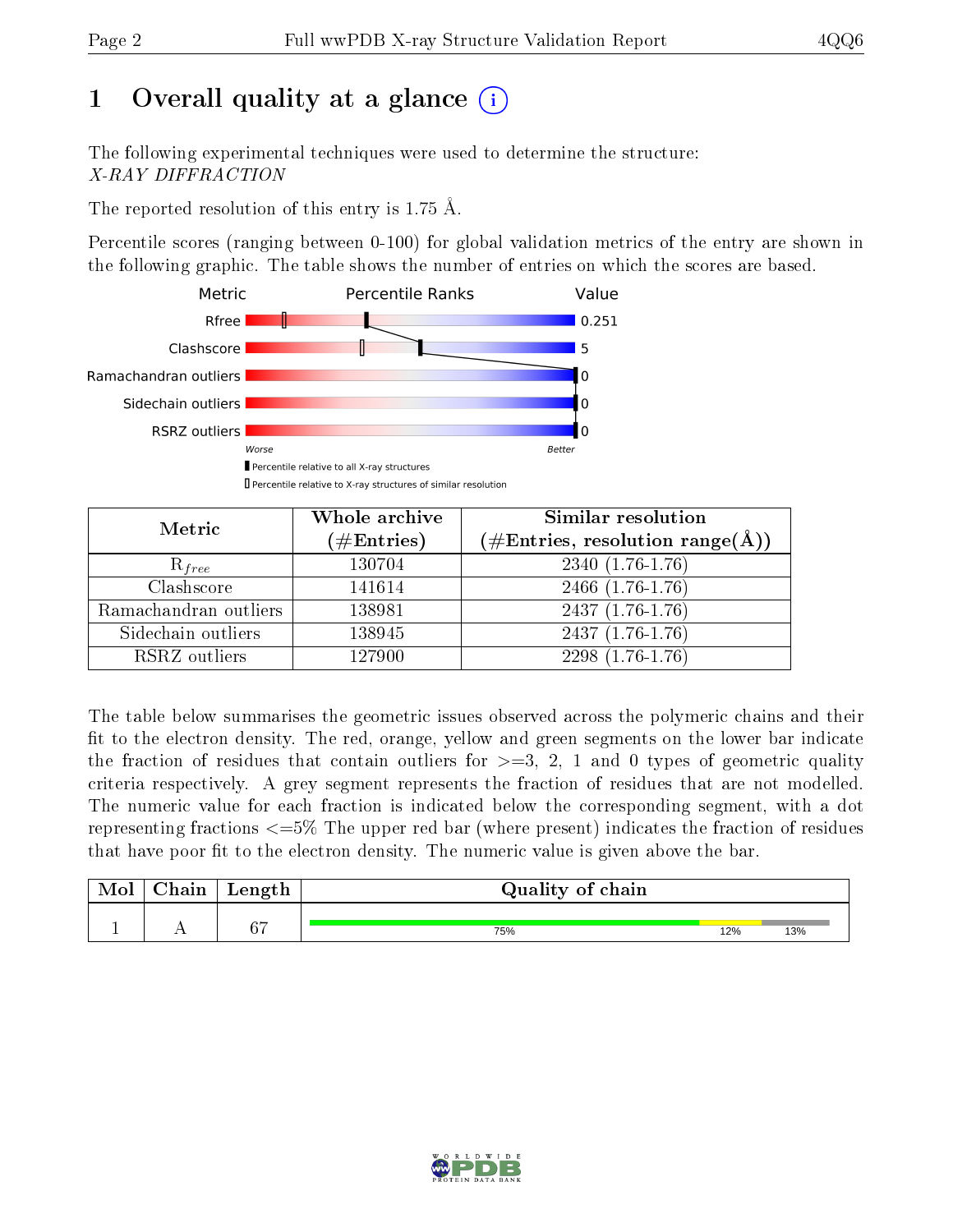# 2 Entry composition (i)

There are 4 unique types of molecules in this entry. The entry contains 505 atoms, of which 0 are hydrogens and 0 are deuteriums.

In the tables below, the ZeroOcc column contains the number of atoms modelled with zero occupancy, the AltConf column contains the number of residues with at least one atom in alternate conformation and the Trace column contains the number of residues modelled with at most 2 atoms.

Molecule 1 is a protein called Survival motor neuron protein.

| Mol | Chain   Residues | $\rm{Atoms}$ |     |  |     |  | $\text{ZeroOcc}$   AltConf   Trace |  |
|-----|------------------|--------------|-----|--|-----|--|------------------------------------|--|
|     | 58               | Total        | 291 |  | -94 |  | -                                  |  |

There is a discrepancy between the modelled and reference sequences:

|  | Chain   Residue   Modelled   Actual | Comment                     | Reference |
|--|-------------------------------------|-----------------------------|-----------|
|  |                                     | EXPRESSION TAG   UNP Q16637 |           |

• Molecule 2 is UNKNOWN ATOM OR ION (three-letter code: UNX) (formula: X).

|  | $\text{Mol}$   Chain   Residues | Atoms | $\mid$ ZeroOcc $\mid$ AltConf |  |
|--|---------------------------------|-------|-------------------------------|--|
|  |                                 | Total |                               |  |

 Molecule 3 is 4-methyl-2,3,4,5,6,7-hexahydrodicyclopenta[b,e]pyridin-8(1H)-imine (three-letter code: 36X) (formula:  $\rm C_{12}H_{16}N_2$ ).



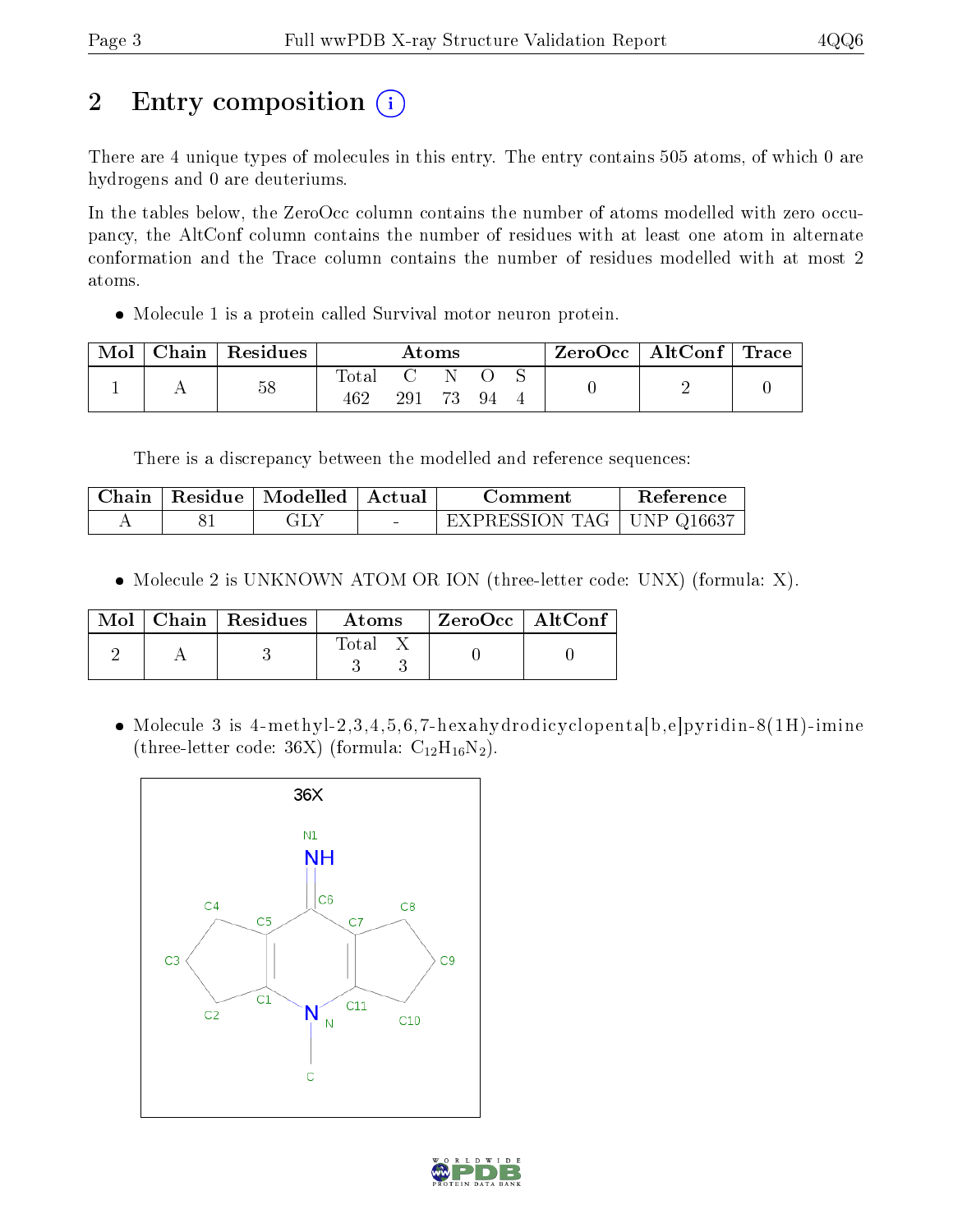|  | $\text{Mol}$   Chain   Residues |                                   | Atoms | ZeroOcc   AltConf |  |
|--|---------------------------------|-----------------------------------|-------|-------------------|--|
|  |                                 | $\mathrm{Total} \quad \mathrm{C}$ |       |                   |  |

 $\bullet\,$  Molecule 4 is water.

|  | $Mol$   Chain   Residues | Atoms        | $ZeroOcc \   \ AltConf \$ |  |
|--|--------------------------|--------------|---------------------------|--|
|  |                          | <b>Total</b> |                           |  |

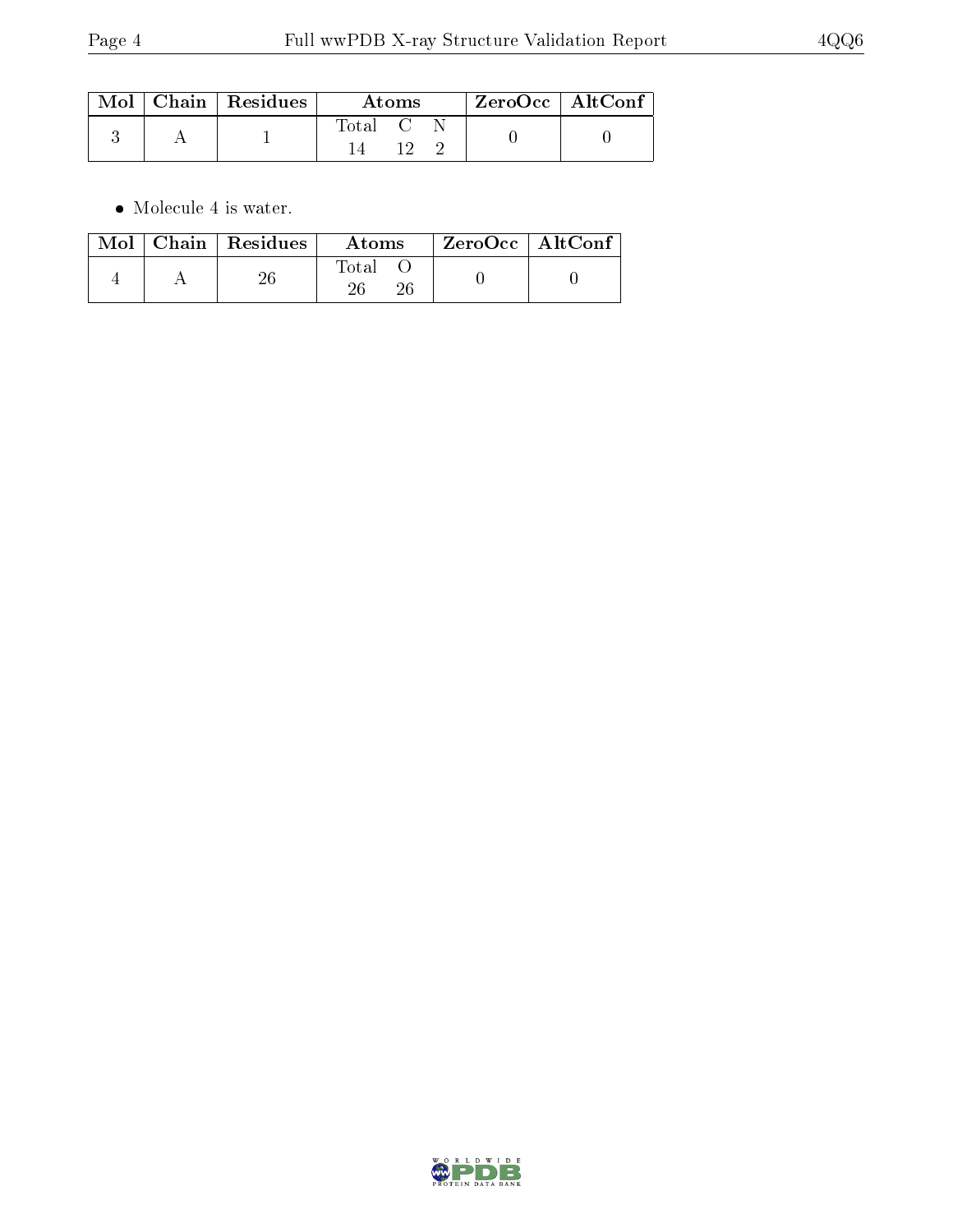# 3 Residue-property plots  $(i)$

These plots are drawn for all protein, RNA and DNA chains in the entry. The first graphic for a chain summarises the proportions of the various outlier classes displayed in the second graphic. The second graphic shows the sequence view annotated by issues in geometry and electron density. Residues are color-coded according to the number of geometric quality criteria for which they contain at least one outlier: green  $= 0$ , yellow  $= 1$ , orange  $= 2$  and red  $= 3$  or more. A red dot above a residue indicates a poor fit to the electron density (RSRZ  $> 2$ ). Stretches of 2 or more consecutive residues without any outlier are shown as a green connector. Residues present in the sample, but not in the model, are shown in grey.

• Molecule 1: Survival motor neuron protein



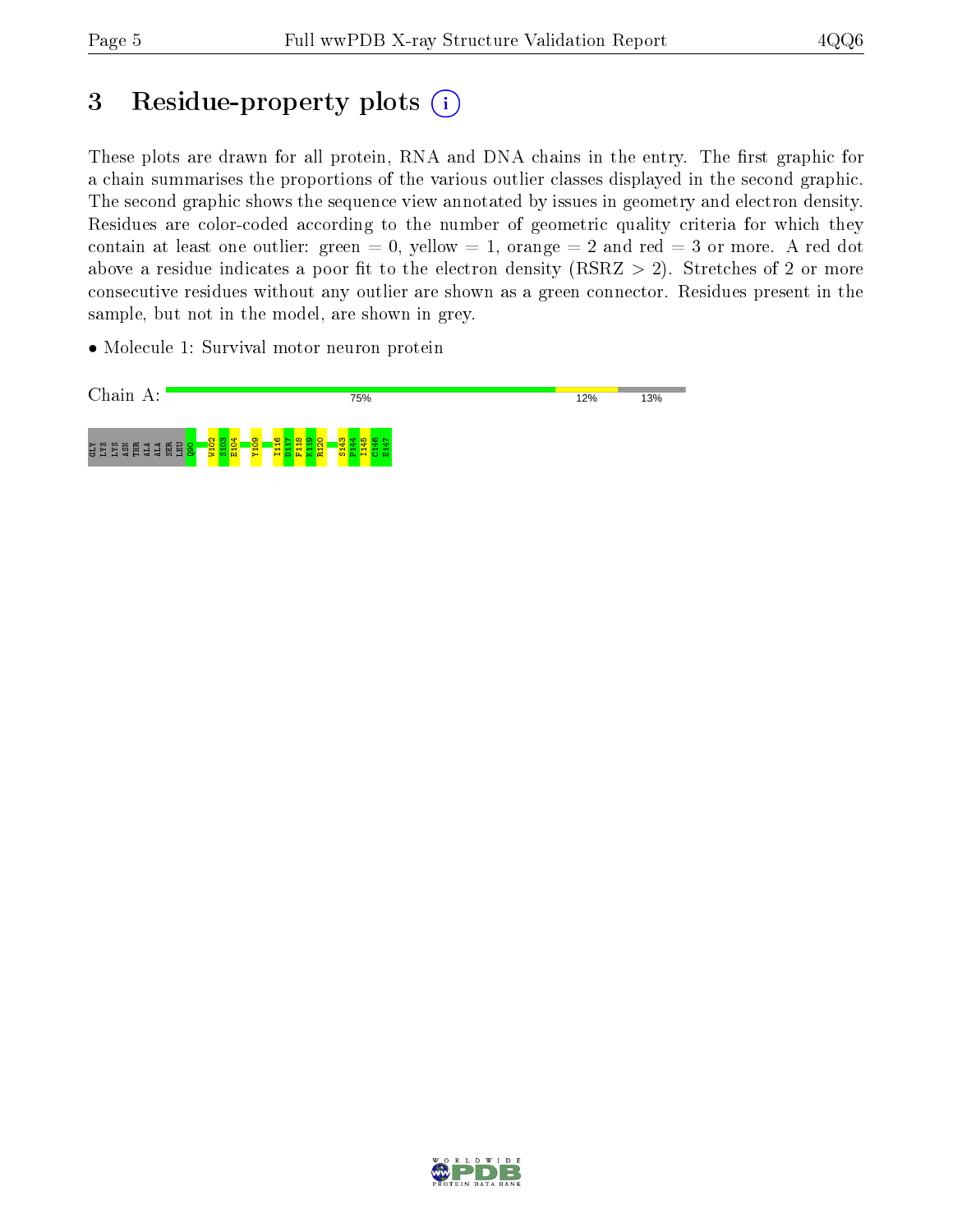# 4 Data and refinement statistics  $(i)$

| Property                                                             | Value                                                    | Source     |
|----------------------------------------------------------------------|----------------------------------------------------------|------------|
| $\overline{\text{Space}}$ group                                      | P 65                                                     | Depositor  |
| Cell constants                                                       | $27.79\text{\AA}$<br>27.79Å<br>112.82Å                   |            |
| a, b, c, $\alpha$ , $\beta$ , $\gamma$                               | $90.00^\circ$<br>$90.00^\circ$<br>$120.00^\circ$         | Depositor  |
| Resolution $(A)$                                                     | $-1.75$<br>24.07                                         | Depositor  |
|                                                                      | 24.07<br>$-1.75$                                         | <b>EDS</b> |
| % Data completeness                                                  | 99.6 (24.07-1.75)                                        | Depositor  |
| (in resolution range)                                                | 99.6 (24.07-1.75)                                        | <b>EDS</b> |
| $R_{merge}$                                                          | 0.08                                                     | Depositor  |
| $\mathrm{R}_{sym}$                                                   | (Not available)                                          | Depositor  |
| $\langle I/\sigma(I) \rangle$ <sup>1</sup>                           | 2.71 (at $1.75\text{\AA}$ )                              | Xtriage    |
| Refinement program                                                   | <b>REFMAC</b>                                            | Depositor  |
|                                                                      | $\overline{0.165}$ ,<br>0.242                            | Depositor  |
| $R, R_{free}$                                                        | 0.178<br>0.251<br>$\ddot{\phantom{1}}$                   | DCC        |
| $\mathcal{R}_{free}$ test set                                        | 508 reflections $(10.28\%)$                              | wwPDB-VP   |
| Wilson B-factor $(A^2)$                                              | 22.4                                                     | Xtriage    |
| Anisotropy                                                           | 0.091                                                    | Xtriage    |
| Bulk solvent $k_{sol}(e/\mathring{A}^3)$ , $B_{sol}(\mathring{A}^2)$ | $0.38$ , 39.6                                            | <b>EDS</b> |
| L-test for twinning <sup>2</sup>                                     | $\langle  L  \rangle = 0.46, \langle L^2 \rangle = 0.29$ | Xtriage    |
| Estimated twinning fraction                                          | $0.209$ for h,-h-k,-l                                    | Xtriage    |
| $F_o, F_c$ correlation                                               | 0.96                                                     | <b>EDS</b> |
| Total number of atoms                                                | 505                                                      | wwPDB-VP   |
| Average B, all atoms $(A^2)$                                         | 27.0                                                     | $wwPDB-VP$ |

Xtriage's analysis on translational NCS is as follows: The largest off-origin peak in the Patterson function is  $10.29\%$  of the height of the origin peak. No significant pseudotranslation is detected.

<sup>&</sup>lt;sup>2</sup>Theoretical values of  $\langle |L| \rangle$ ,  $\langle L^2 \rangle$  for acentric reflections are 0.5, 0.333 respectively for untwinned datasets, and 0.375, 0.2 for perfectly twinned datasets.



<span id="page-5-1"></span><span id="page-5-0"></span><sup>1</sup> Intensities estimated from amplitudes.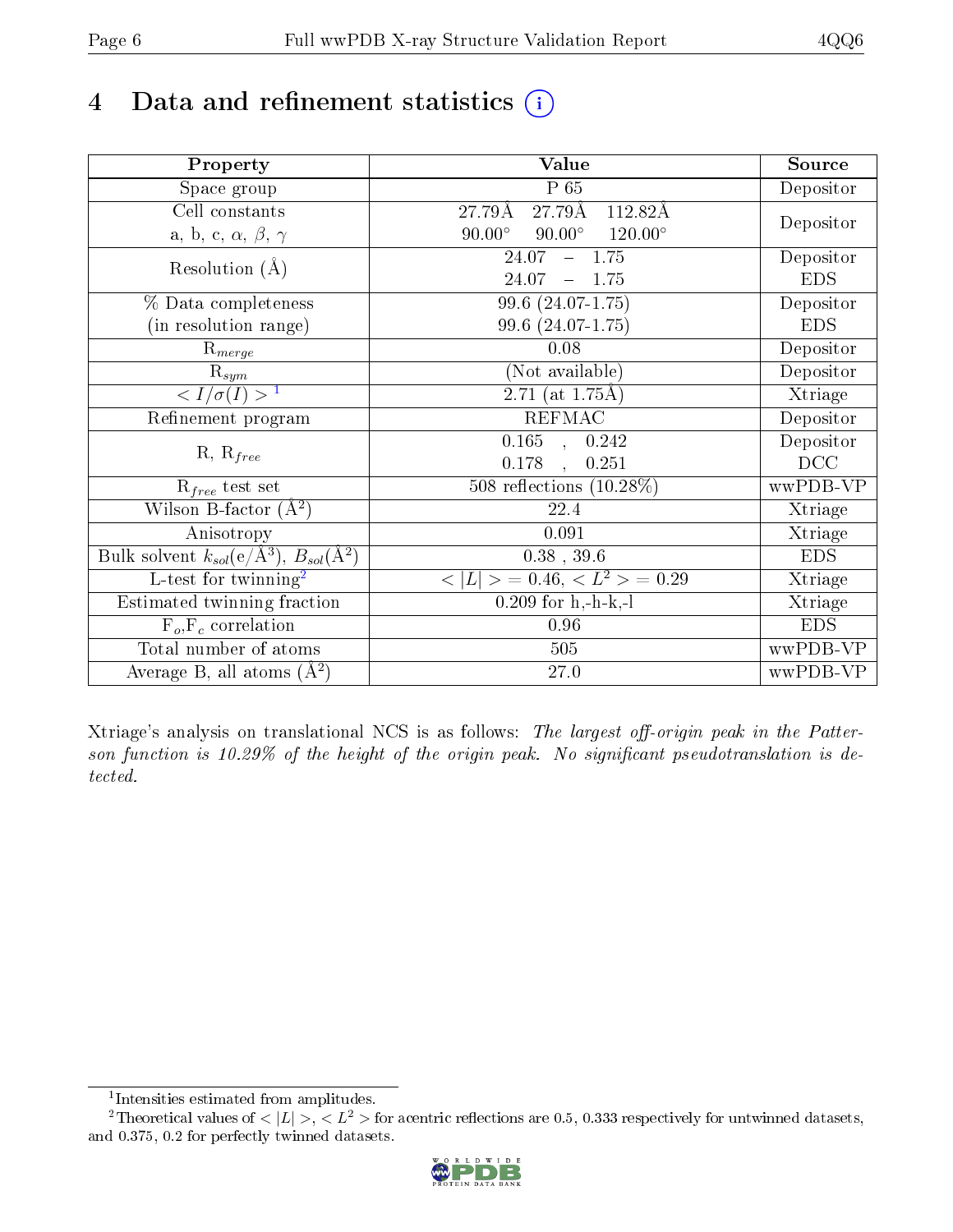# 5 Model quality  $(i)$

## 5.1 Standard geometry  $(i)$

Bond lengths and bond angles in the following residue types are not validated in this section: UNX, 36X

The Z score for a bond length (or angle) is the number of standard deviations the observed value is removed from the expected value. A bond length (or angle) with  $|Z| > 5$  is considered an outlier worth inspection. RMSZ is the root-mean-square of all Z scores of the bond lengths (or angles).

| Mol | $\mid$ Chain |      | Bond lengths                     | Bond angles |                   |  |
|-----|--------------|------|----------------------------------|-------------|-------------------|--|
|     |              |      | RMSZ $\mid \#  Z  > 5 \mid$ RMSZ |             | # $ Z  > 5$       |  |
|     |              | 0.88 | 0/477                            | 0.89        | $2/648$ $(0.3\%)$ |  |

There are no bond length outliers.

All (2) bond angle outliers are listed below:

| Mol | Chain | $\vert$ Res $\vert$ | $\vert$ Type  | Atoms        |         | Observed $(°)$ | Ideal $(^o)$ |
|-----|-------|---------------------|---------------|--------------|---------|----------------|--------------|
|     |       | 120                 | ${\rm ARG}$ . | $NE- CZ-NH2$ | $-5.62$ | 117.49         | 120.30       |
|     |       | 120                 | ${\rm ARG}$   | NE-CZ-NH1    | 5.58    | 123.09         | $120.30\,$   |

There are no chirality outliers.

There are no planarity outliers.

### 5.2 Too-close contacts  $(i)$

In the following table, the Non-H and H(model) columns list the number of non-hydrogen atoms and hydrogen atoms in the chain respectively. The H(added) column lists the number of hydrogen atoms added and optimized by MolProbity. The Clashes column lists the number of clashes within the asymmetric unit, whereas Symm-Clashes lists symmetry related clashes.

|  |  |  | Mol   Chain   Non-H   $H(model)$   $H(added)$   Clashes   Symm-Clashes |
|--|--|--|------------------------------------------------------------------------|
|  |  |  |                                                                        |
|  |  |  |                                                                        |
|  |  |  |                                                                        |
|  |  |  |                                                                        |
|  |  |  |                                                                        |

The all-atom clashscore is defined as the number of clashes found per 1000 atoms (including hydrogen atoms). The all-atom clashscore for this structure is 5.

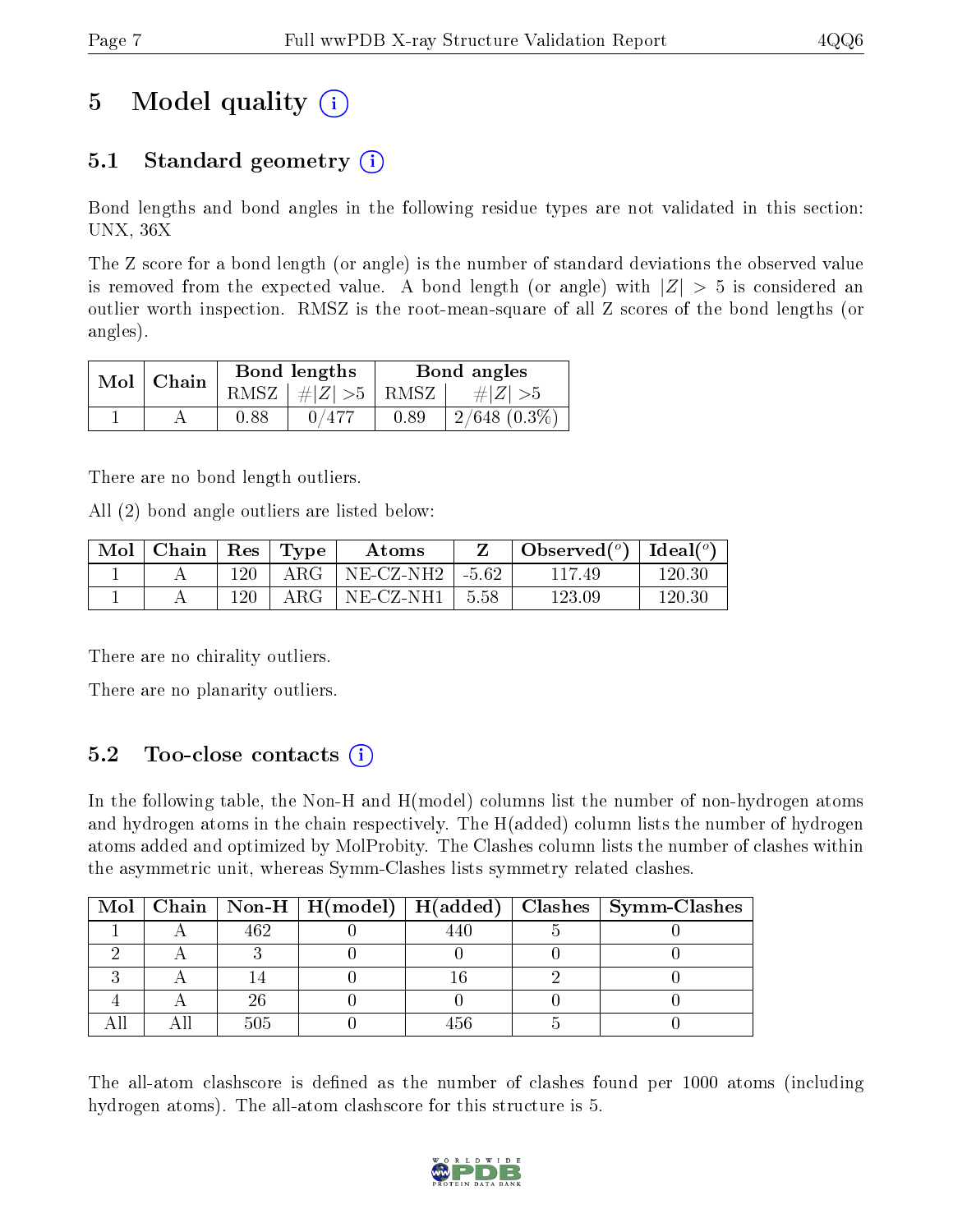| Atom-1                     | Atom-2           | Interatomic<br>distance $(A)$ | Clash<br>overlap $(A)$ |
|----------------------------|------------------|-------------------------------|------------------------|
| $1:A:143[A]:\text{SER}:OG$ | 1:A:145:ILE:HG13 | 1.98                          | 0.62                   |
| 1:A:102:TRP:CE2            | 1:A:104:GLU:HB3  | 2.49                          | 0.48                   |
| 1: A:109:TYR:CE2           | 3:A:204:36X:H5   | 2.53                          | 0.42                   |
| 1:A:116:IE:HG21            | 1:A:118:PHE:CE1  | 2.54                          | 0.42                   |
| 1:A:109:TYR:CD2            | 3: A:204:36X:H5  | 2.56                          | 0.41                   |

All (5) close contacts within the same asymmetric unit are listed below, sorted by their clash magnitude.

There are no symmetry-related clashes.

### 5.3 Torsion angles (i)

#### 5.3.1 Protein backbone  $(i)$

In the following table, the Percentiles column shows the percent Ramachandran outliers of the chain as a percentile score with respect to all X-ray entries followed by that with respect to entries of similar resolution.

The Analysed column shows the number of residues for which the backbone conformation was analysed, and the total number of residues.

| Mol   Chain | $\blacksquare$ Analysed $\blacksquare$ | Favoured   Allowed   Outliers   Percentiles |  |                                                              |  |
|-------------|----------------------------------------|---------------------------------------------|--|--------------------------------------------------------------|--|
|             | $-58/67(87%)$   58 (100%)              |                                             |  | $\begin{array}{ c c c c c }\n\hline\n100 & 100\n\end{array}$ |  |

There are no Ramachandran outliers to report.

#### $5.3.2$  Protein sidechains  $(i)$

In the following table, the Percentiles column shows the percent sidechain outliers of the chain as a percentile score with respect to all X-ray entries followed by that with respect to entries of similar resolution.

The Analysed column shows the number of residues for which the sidechain conformation was analysed, and the total number of residues.

|  | Mol   Chain   Analysed   Rotameric   Outliers   Percentiles |  |                                                                                                 |
|--|-------------------------------------------------------------|--|-------------------------------------------------------------------------------------------------|
|  | $\mid 52/57 \; (91\%) \mid 52 \; (100\%)$                   |  | $\begin{array}{ c c c }\n\hline\n\end{array}$ 100 $\begin{array}{ c c c }\n\hline\n\end{array}$ |

There are no protein residues with a non-rotameric sidechain to report.

Some sidechains can be flipped to improve hydrogen bonding and reduce clashes. There are no

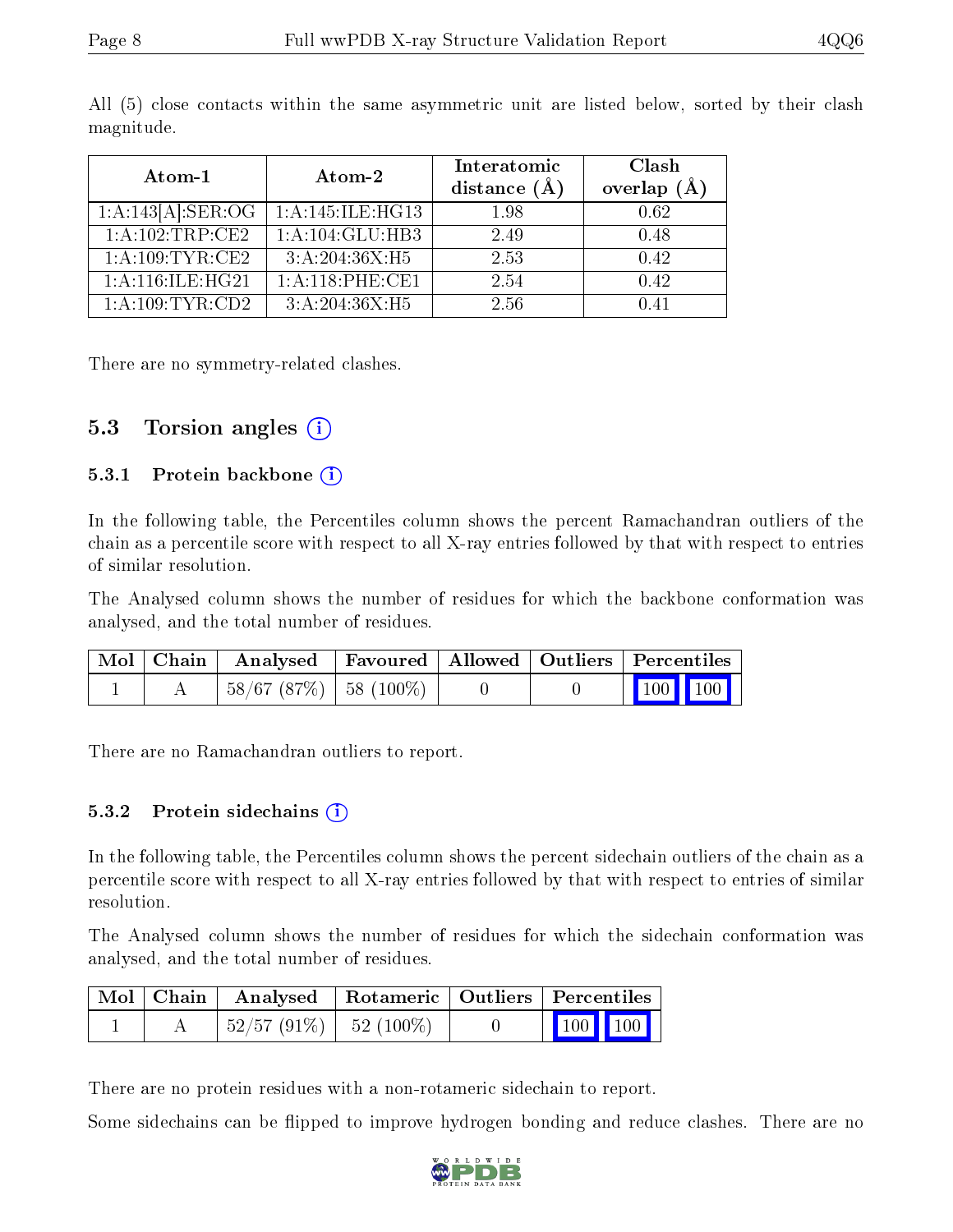such sidechains identified.

#### 5.3.3 RNA  $(i)$

There are no RNA molecules in this entry.

### 5.4 Non-standard residues in protein, DNA, RNA chains (i)

There are no non-standard protein/DNA/RNA residues in this entry.

### 5.5 Carbohydrates (i)

There are no carbohydrates in this entry.

### 5.6 Ligand geometry (i)

Of 4 ligands modelled in this entry, 3 are unknown - leaving 1 for Mogul analysis.

In the following table, the Counts columns list the number of bonds (or angles) for which Mogul statistics could be retrieved, the number of bonds (or angles) that are observed in the model and the number of bonds (or angles) that are defined in the Chemical Component Dictionary. The Link column lists molecule types, if any, to which the group is linked. The Z score for a bond length (or angle) is the number of standard deviations the observed value is removed from the expected value. A bond length (or angle) with  $|Z| > 2$  is considered an outlier worth inspection. RMSZ is the root-mean-square of all Z scores of the bond lengths (or angles).

|  |     | Mol   Type   Chain   Res |     | $\perp$ Link | Bond lengths |      |                                                                                           | Bond angles |  |                                  |
|--|-----|--------------------------|-----|--------------|--------------|------|-------------------------------------------------------------------------------------------|-------------|--|----------------------------------|
|  |     |                          |     |              | Counts       |      | RMSZ   $\# Z  > 2$                                                                        |             |  | Counts   RMSZ $\vert \#  Z  > 2$ |
|  | 36X |                          | 204 |              | 15, 16, 16   | 1.54 | $\begin{array}{ c c c c c c } \hline \textbf{3} & (20\%) & 13,24,24 \\\hline \end{array}$ |             |  | 1(7%)                            |

In the following table, the Chirals column lists the number of chiral outliers, the number of chiral centers analysed, the number of these observed in the model and the number defined in the Chemical Component Dictionary. Similar counts are reported in the Torsion and Rings columns. '-' means no outliers of that kind were identified.

|     |     |        | Mol   Type   Chain   Res   Link   Chirals   Torsions   Rings |         |
|-----|-----|--------|--------------------------------------------------------------|---------|
| 36X | 204 | $\sim$ |                                                              | 0/3/3/3 |

All (3) bond length outliers are listed below:

|  |     |                                                | $\mid$ Mol $\mid$ Chain $\mid$ Res $\mid$ Type $\mid$ Atoms $\mid$ Z $\mid$ Observed(Å) $\mid$ Ideal(Å) $\mid$ |  |
|--|-----|------------------------------------------------|----------------------------------------------------------------------------------------------------------------|--|
|  | 204 | $\frac{1}{2}$ 36X $\pm$ C1-C5 $\pm$ 3.11 $\pm$ |                                                                                                                |  |

Continued on next page...

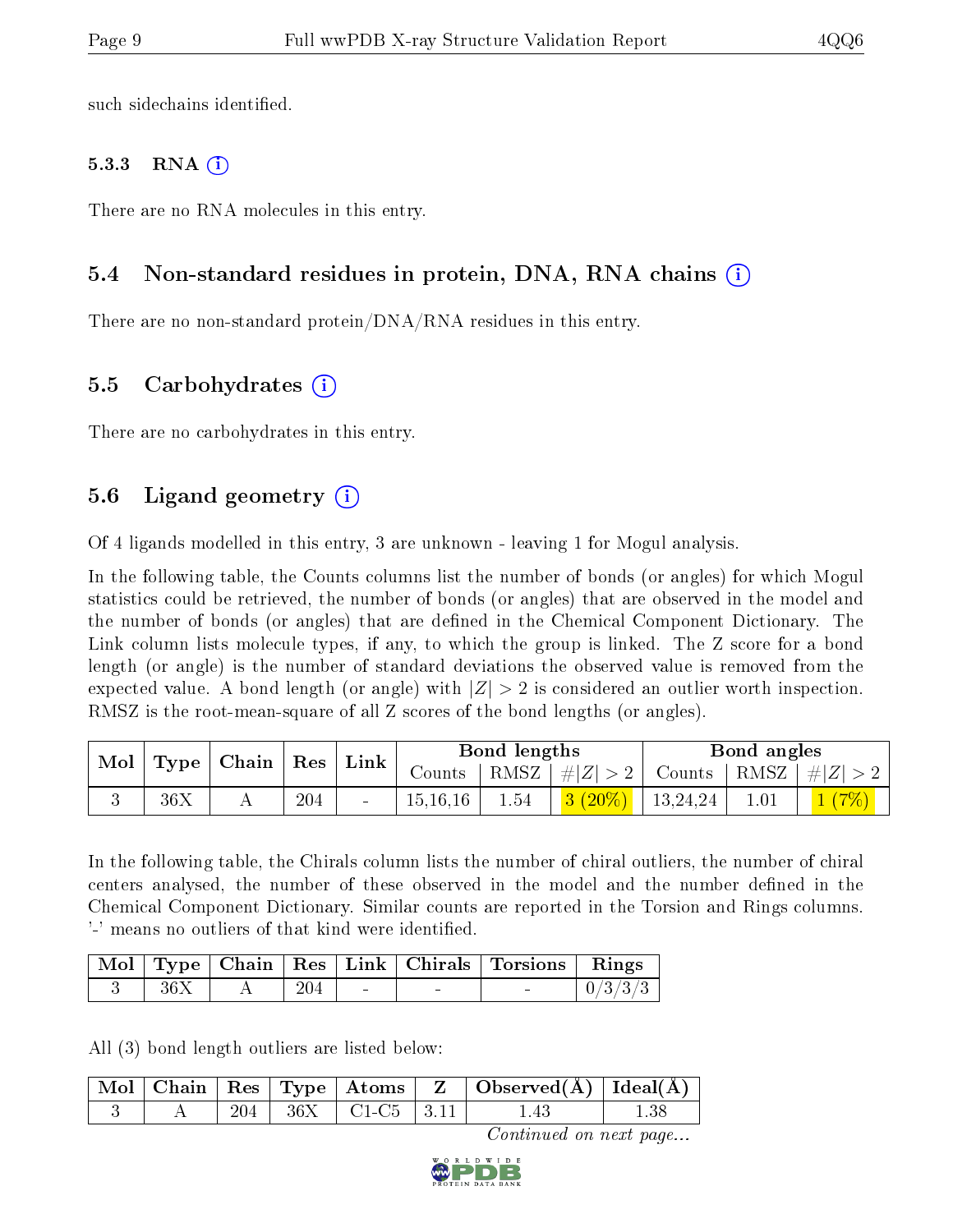Continued from previous page...

| Mol |     |     | $\mid$ Chain $\mid$ Res $\mid$ Type $\mid$ Atoms $\mid$ |      | Observed( $\AA$ )   Ideal( $\AA$ ) |      |
|-----|-----|-----|---------------------------------------------------------|------|------------------------------------|------|
|     | 204 |     | $36X$   C11-C7                                          | 2.96 | 1.43                               | 1.38 |
|     | 204 | 36X | $C1-N$                                                  | 2.92 | 1.43                               |      |

All (1) bond angle outliers are listed below:

| $\vert$ Mol $\vert$ Chain $\vert$ Res $\vert$ Type $\vert$ |     | $\boldsymbol{\mathrm{Atoms}}$ | Observed( $^o$ ) [Ideal( $^o$ )] |        |  |
|------------------------------------------------------------|-----|-------------------------------|----------------------------------|--------|--|
|                                                            | 204 | $36X$   C3-C2-C1   2.42       | 104.93                           | 102.56 |  |

There are no chirality outliers.

There are no torsion outliers.

There are no ring outliers.

1 monomer is involved in 2 short contacts:

|  |             | Mol   Chain   Res   Type   Clashes   Symm-Clashes |
|--|-------------|---------------------------------------------------|
|  | $204$   36X |                                                   |

### 5.7 [O](https://www.wwpdb.org/validation/2017/XrayValidationReportHelp#nonstandard_residues_and_ligands)ther polymers (i)

There are no such residues in this entry.

### 5.8 Polymer linkage issues  $(i)$

There are no chain breaks in this entry.